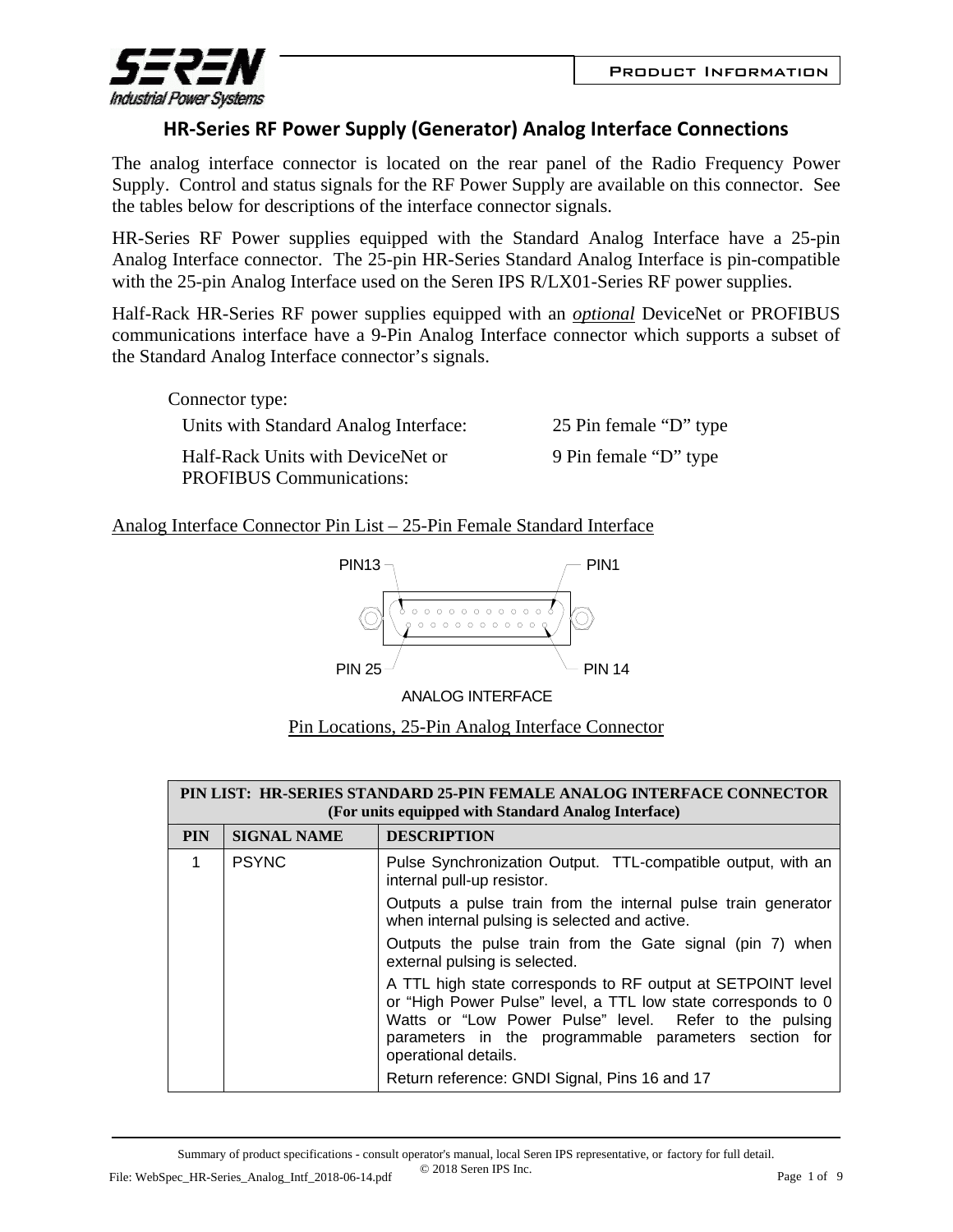

| PIN LIST: HR-SERIES STANDARD 25-PIN FEMALE ANALOG INTERFACE CONNECTOR<br>(For units equipped with Standard Analog Interface) |                    |                                                                                                                                                                                                                                                                     |
|------------------------------------------------------------------------------------------------------------------------------|--------------------|---------------------------------------------------------------------------------------------------------------------------------------------------------------------------------------------------------------------------------------------------------------------|
| <b>PIN</b>                                                                                                                   | <b>SIGNAL NAME</b> | <b>DESCRIPTION</b>                                                                                                                                                                                                                                                  |
| $\overline{2}$                                                                                                               | <b>INTERLOCK</b>   | External Interlock. TTL - compatible input, active low, with an<br>internal pull-up resistor.                                                                                                                                                                       |
|                                                                                                                              |                    | A dry switch (or relay) contact closure between pin 2 and pin 15<br>or a TTL "low" signal applied to pin 2 is required before the RF<br>output can be enabled.                                                                                                      |
|                                                                                                                              |                    | An open circuit or a TTL "high" signal applied to pin 2 while the<br>RF output is enabled, will cause the RF output to turn off.                                                                                                                                    |
|                                                                                                                              |                    | An open circuit or a TTL "high" signal applied to pin 2 while the<br>RF output is off, will prevent the RF output from being enabled.                                                                                                                               |
|                                                                                                                              |                    | This signal is active in all control modes.                                                                                                                                                                                                                         |
| 3                                                                                                                            | RFON*              | RF Output Enable/Disable. TTL – compatible input, active low,<br>edge triggered, with an internal pull-up resistor.                                                                                                                                                 |
|                                                                                                                              |                    | A dry switch (or relay) contact closure between pin 3 and pin 16<br>or a TTL signal transition from "high" to "low" applied to pin 3<br>enables the RF output, provided Pin 2 is at TTL "low" state.                                                                |
|                                                                                                                              |                    | An open circuit between pin 3 and pin 16 or a TTL signal<br>transition from "low" to "high" applied to pin 3 disables the RF<br>output.                                                                                                                             |
|                                                                                                                              |                    | This signal is active only in "Analog" control mode.                                                                                                                                                                                                                |
| $\overline{4}$                                                                                                               | PWR/VLT*           | Power or Voltage leveling mode select. TTL - compatible input<br>with internal pull-up resistor.                                                                                                                                                                    |
|                                                                                                                              |                    | An open circuit or TTL "high" signal applied to pin 4 selects the<br>power supply's internal power sensor for power regulation.                                                                                                                                     |
|                                                                                                                              |                    | A dry switch (or relay) contact closure between pin 4 and pin 16<br>or a TTL "low" signal applied to pin 4 selects forward power<br>regulation based on an external feedback signal (FEEDBACK<br>signal $-$ Pin 12).                                                |
|                                                                                                                              |                    | Refer to the controls section of the operator's manual for<br>detailed instructions on how to configure and use this mode.                                                                                                                                          |
| 5                                                                                                                            | SLAVE*             | Selects internal oscillator/exciter (Master Mode) or external<br>oscillator/exciter (Slave Mode) as a frequency source for<br>TTL - compatible input with an internal pull-up<br>operation.<br>resistor.                                                            |
|                                                                                                                              |                    | A dry switch (or relay) contact closure between pin 5 and pin 17<br>or applying a TTL "low" signal to pin 5 selects external frequency<br>source (Slave Mode) operation. The external frequency source<br>is connected to the "CEX IN" connector on the rear panel. |
|                                                                                                                              |                    | An open circuit or TTL "high" applied to pin 5 selects the power<br>supply's internal oscillator/exciter as the frequency source.                                                                                                                                   |
|                                                                                                                              |                    | Note: The external frequency source must be the same<br>frequency as the RF Power supply's rated output<br>frequency.                                                                                                                                               |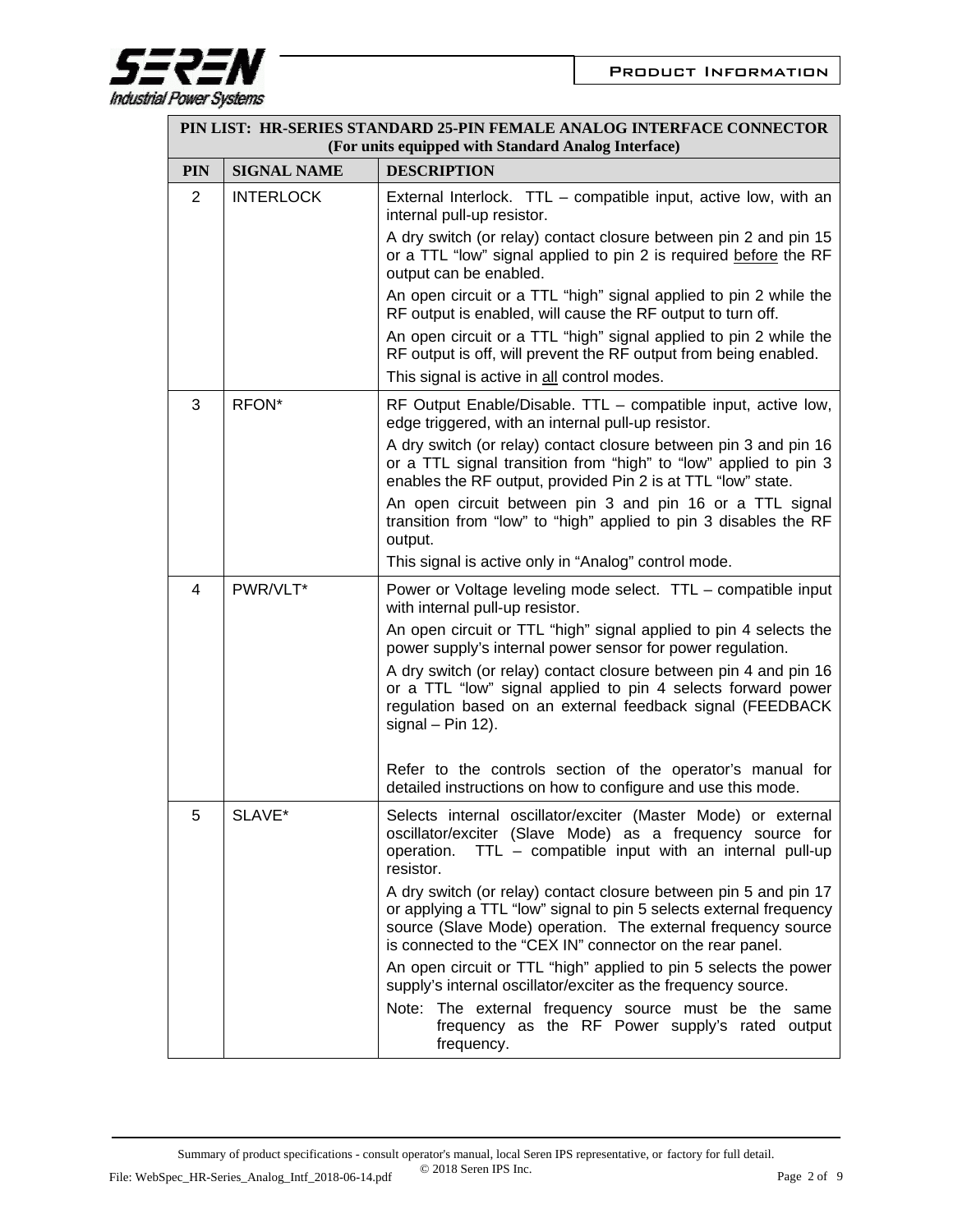

|                | PIN LIST: HR-SERIES STANDARD 25-PIN FEMALE ANALOG INTERFACE CONNECTOR<br>(For units equipped with Standard Analog Interface) |                                                                                                                                                                                                                                                                                                                   |  |
|----------------|------------------------------------------------------------------------------------------------------------------------------|-------------------------------------------------------------------------------------------------------------------------------------------------------------------------------------------------------------------------------------------------------------------------------------------------------------------|--|
| <b>PIN</b>     | <b>SIGNAL NAME</b>                                                                                                           | <b>DESCRIPTION</b>                                                                                                                                                                                                                                                                                                |  |
| 6              | GATEN*                                                                                                                       | Selects Continuous Wave (CW) or Pulse Operation.<br>$TTL -$<br>compatible input with an internal pull-up resistor.                                                                                                                                                                                                |  |
|                |                                                                                                                              | A dry switch (or relay) contact closure between pin 6 and pin 17<br>or applying a TTL "low" signal to pin 6 selects pulse operation.<br>Apply the external pulse train to Pin 7.                                                                                                                                  |  |
|                |                                                                                                                              | Applying a logic level high to this pin or allowing this pin to float<br>selects continuous wave (CW) operation.                                                                                                                                                                                                  |  |
| $\overline{7}$ | <b>GATE</b>                                                                                                                  | External Pulse Train input. Toggles output power between<br>setpoint value and 0 Watts. TTL - compatible input with internal<br>pull-up resistor.                                                                                                                                                                 |  |
|                |                                                                                                                              | An open circuit or TTL "high" signal applied to pin 7 holds the RF<br>output to the setpoint level.                                                                                                                                                                                                               |  |
|                |                                                                                                                              | A dry switch (or relay) contact closure between pin 7 and pin 17<br>or a TTL 'low" signal applied to pin 7 switches the RF output<br>power to 0 Watts.                                                                                                                                                            |  |
|                |                                                                                                                              | Note: For pulsing operation, a pulse source with a TTL-level<br>output is preferred.                                                                                                                                                                                                                              |  |
|                |                                                                                                                              | Active when pin 6 (GATEN*) is in a TTL "low" state.                                                                                                                                                                                                                                                               |  |
| 8              | RFENABLED*                                                                                                                   | RF output status signal. Active low, open collector output.<br>24VDC maximum, 15mA maximum current sink, 150mW<br>maximum power dissipation.                                                                                                                                                                      |  |
|                |                                                                                                                              | Signal output is 0V (low) for an RF on condition; signal output is<br>"open" for an RF off condition.                                                                                                                                                                                                             |  |
|                |                                                                                                                              | The RFENABLED* signal can also indicate the presence of<br>excessive reflected power by changing from a "low" state to a<br>"high" state when the RF output is enabled. Refer to "Reflected<br>Power Alarm ON/OFF" and "Reflected Alarm Threshold" in the<br>Programmable Parameters section for details.         |  |
|                |                                                                                                                              | The RFENABLED* output signal may also be used to pre-<br>position Seren IPS Inc. AT-Series Matching Networks. Refer to<br>"Matching Network Preset Mode", "Tune Capacitor Preset<br>Position", and "Load Capacitor Preset Position" in the<br>Programmable Parameters section. Requires +5VDC pull-up<br>enabled. |  |
|                |                                                                                                                              | <b>NOTE:</b><br>This pin may be configured as internally pulled up to $+5VDC$<br>(factory default configuration) or without a +5VDC pull-up. (OEM<br>custom configurations). Configuration is set at the factory.<br>Use pin 18 for a reference return.                                                           |  |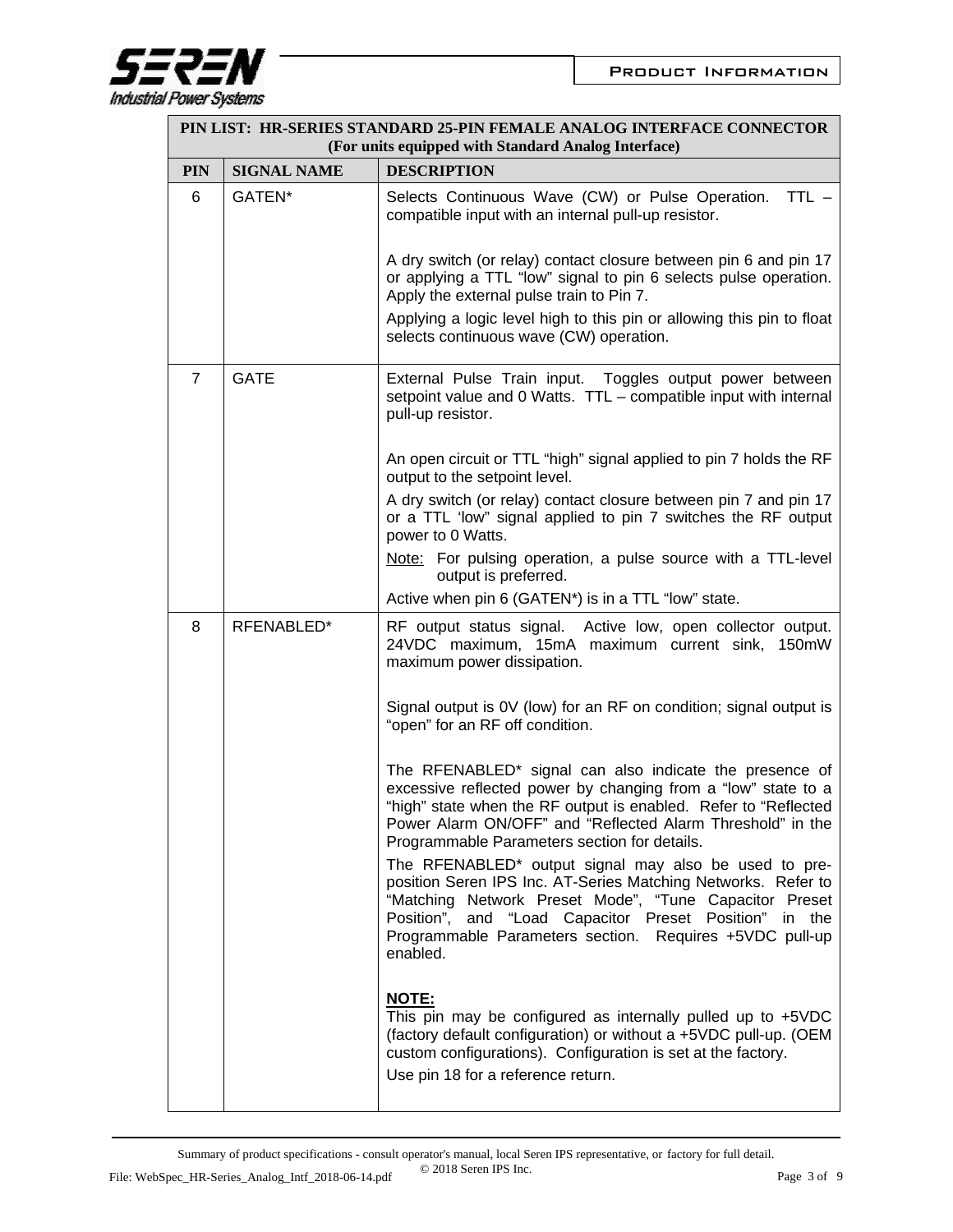

|            | PIN LIST: HR-SERIES STANDARD 25-PIN FEMALE ANALOG INTERFACE CONNECTOR<br>(For units equipped with Standard Analog Interface) |                                                                                                                                                                                                                                                                                                                                                                                                                                                                                                    |  |
|------------|------------------------------------------------------------------------------------------------------------------------------|----------------------------------------------------------------------------------------------------------------------------------------------------------------------------------------------------------------------------------------------------------------------------------------------------------------------------------------------------------------------------------------------------------------------------------------------------------------------------------------------------|--|
| <b>PIN</b> | <b>SIGNAL NAME</b>                                                                                                           | <b>DESCRIPTION</b>                                                                                                                                                                                                                                                                                                                                                                                                                                                                                 |  |
| 9          | <b>GND</b>                                                                                                                   | Internally connected to chassis ground.<br>Connect to system<br>controller common or ground reference.                                                                                                                                                                                                                                                                                                                                                                                             |  |
| 10         | <b>FWD MON</b>                                                                                                               | Forward power monitor output signal. Analog output, selectable<br>0 to +5VDC or 0 to +10VDC range via front panel controls.<br>Output is linearly proportional to 0 to 100% of rated forward                                                                                                                                                                                                                                                                                                       |  |
|            |                                                                                                                              | power.                                                                                                                                                                                                                                                                                                                                                                                                                                                                                             |  |
|            |                                                                                                                              | Refer to the Power Monitor Scaling subsection in the<br>appropriate model specification for forward power monitor<br>scaling details.                                                                                                                                                                                                                                                                                                                                                              |  |
|            |                                                                                                                              | The forward power monitor output signal may also be used to<br>pre-position Seren IPS Inc. AT-Series and ATS-Series Matching<br>Networks. Refer to "Matching Network Preset Mode", "Tune<br>Capacitor Preset Position", and "Load Capacitor Preset Position"<br>in the Programmable Parameters section.                                                                                                                                                                                            |  |
|            |                                                                                                                              | Measure monitor voltage with respect to pin 22 (FWDRET).                                                                                                                                                                                                                                                                                                                                                                                                                                           |  |
| 11         | <b>REFP MON</b>                                                                                                              | Reflected power monitor output signal. Analog output,<br>selectable 0 to +5VDC or 0 to +10VDC range via front panel<br>controls.                                                                                                                                                                                                                                                                                                                                                                   |  |
|            |                                                                                                                              | Refer to the Power Monitor Scaling subsection in the<br>appropriate model specification for reflected power monitor<br>scaling details.                                                                                                                                                                                                                                                                                                                                                            |  |
|            |                                                                                                                              | The reflected power monitor output signal may also be used to<br>pre-position Seren IPS Inc. AT-Series and ATS-Series Matching<br>Networks. Refer to "Matching Network Preset Mode", "Tune<br>Capacitor Preset Position", and "Load Capacitor Preset Position"<br>in the Programmable Parameters section.                                                                                                                                                                                          |  |
|            |                                                                                                                              | Measure monitor voltage with respect to pin 23 (REFRET).                                                                                                                                                                                                                                                                                                                                                                                                                                           |  |
| 12         | <b>FEEDBACK</b>                                                                                                              | External feedback voltage signal. Analog input, 0 to +10.0VDC.<br>Use pin 16 or 17 or (GNDI) for return reference.                                                                                                                                                                                                                                                                                                                                                                                 |  |
|            |                                                                                                                              | The RF Power Supply will automatically adjust its output power<br>to maintain the FEEDBACK signal's magnitude at the same<br>level as the SETPOINT signal magnitude. The PROBE voltage<br>can be displayed on the optional Display Panel or retrieved via<br>the communications interface (Serial, DeviceNet, PROFIBUS<br>etc.). The PROBE attenuation factor can be configured from the<br>optional Display Panel or through the communications interface<br>(Serial, DeviceNet, PROFIBUS, etc.). |  |
|            |                                                                                                                              | The external feedback signal is derived from a voltage probe<br>(RF or DC) located elsewhere in the plasma or process system.<br>Refer to the controls section for detailed instructions on how to<br>configure and use this mode.                                                                                                                                                                                                                                                                 |  |
|            |                                                                                                                              | Note: The feedback voltage polarity must be Positive (+). The<br>RF Power Supply's external feedback circuitry is not designed to<br>function with Negative (-) polarity signals applied to this pin.                                                                                                                                                                                                                                                                                              |  |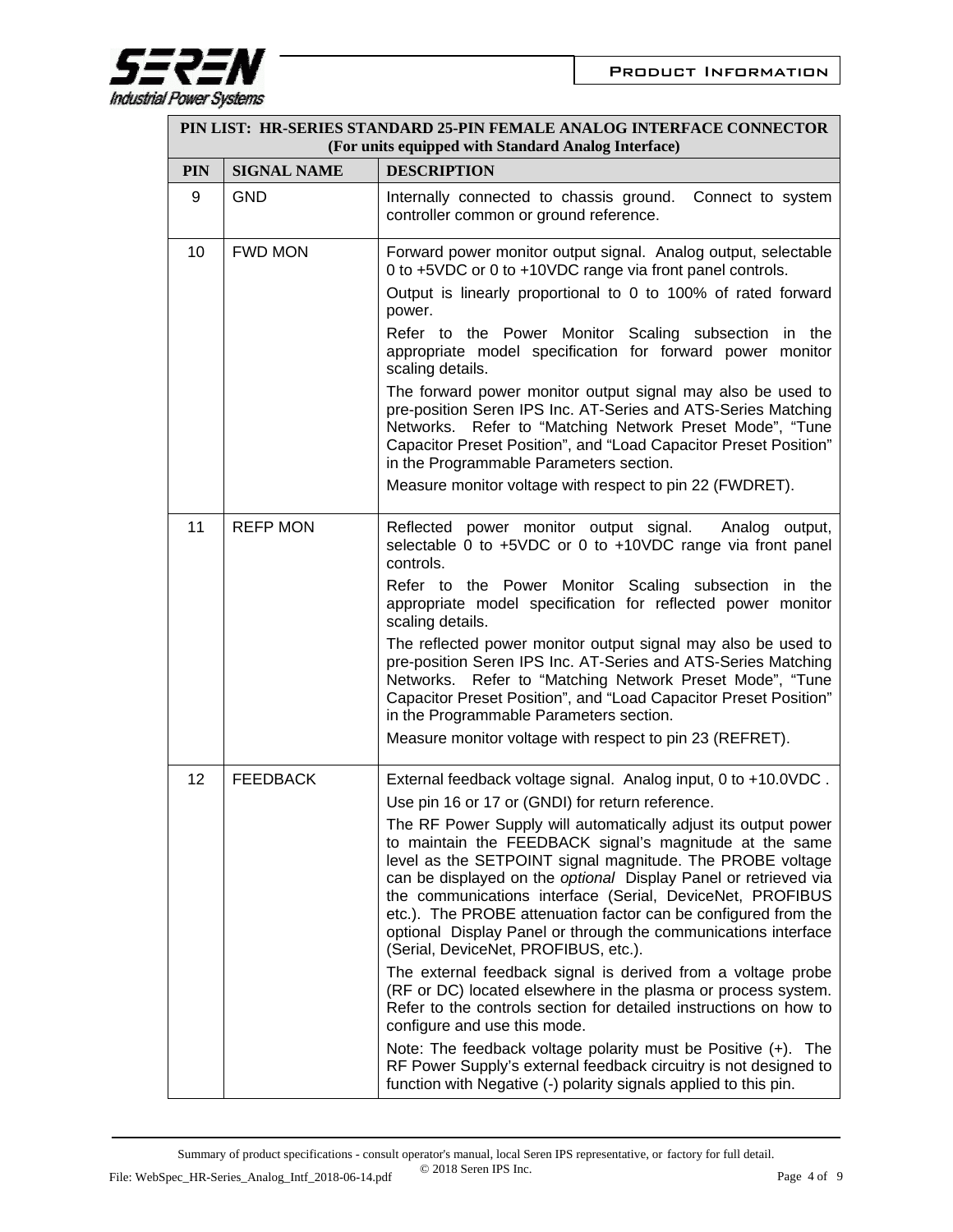

|            | PIN LIST: HR-SERIES STANDARD 25-PIN FEMALE ANALOG INTERFACE CONNECTOR<br>(For units equipped with Standard Analog Interface) |                                                                                                                                                                                                                                                                                                                                                                     |  |
|------------|------------------------------------------------------------------------------------------------------------------------------|---------------------------------------------------------------------------------------------------------------------------------------------------------------------------------------------------------------------------------------------------------------------------------------------------------------------------------------------------------------------|--|
| <b>PIN</b> | <b>SIGNAL NAME</b>                                                                                                           | <b>DESCRIPTION</b>                                                                                                                                                                                                                                                                                                                                                  |  |
| 13         | <b>SETPOINT</b>                                                                                                              | Power or Voltage setpoint input. Analog, high-impedance,<br>differential input with selectable 0 to +5.0VDC or 0 to +10.0VDC<br>range via front panel controls.                                                                                                                                                                                                     |  |
|            |                                                                                                                              | Refer to the controls section of the operator's manual for<br>detailed instructions on how to configure and use this mode                                                                                                                                                                                                                                           |  |
|            |                                                                                                                              | NOTE: SETRET (pin 25) MUST be referenced to common or<br>ground at the setpoint voltage source (system controller) or the<br>RF output power will behave erratically.                                                                                                                                                                                               |  |
|            |                                                                                                                              | Refer to the Analog Setpoint Sensitivity subsection of the<br>appropriate model specification for setpoint sensitivity details.                                                                                                                                                                                                                                     |  |
|            |                                                                                                                              | NOTE: Feedback voltage range and polarity must match<br>setpoint voltage range and polarity for proper operation in<br>voltage control mode.                                                                                                                                                                                                                        |  |
|            |                                                                                                                              | Pin 13 is the positive $(+)$ input of the differential setpoint<br>amplifier.                                                                                                                                                                                                                                                                                       |  |
|            |                                                                                                                              | Active only in ANALOG control mode.                                                                                                                                                                                                                                                                                                                                 |  |
| 14         | No Connection                                                                                                                | No Connection                                                                                                                                                                                                                                                                                                                                                       |  |
| 15         | <b>INTERLOCK-RTN</b>                                                                                                         | Ground return for External Interlock (pin 2)                                                                                                                                                                                                                                                                                                                        |  |
| 16         | <b>GNDI</b>                                                                                                                  | Ground return for pins 1,3,4,5,6,7,19. Internally connected to<br>chassis ground.                                                                                                                                                                                                                                                                                   |  |
|            |                                                                                                                              | Connect to system controller common or ground reference                                                                                                                                                                                                                                                                                                             |  |
| 17         | <b>GNDI</b>                                                                                                                  | Ground return for pins 1,3,4,5,6,7,19. Internally connected to<br>chassis ground.                                                                                                                                                                                                                                                                                   |  |
|            |                                                                                                                              | Connect to system controller common or ground reference                                                                                                                                                                                                                                                                                                             |  |
| 18         | <b>RFENABLED RET</b>                                                                                                         | Ground return for pin 8 (RFENABLED* signal).<br>This pin may be configured as internally connected to chassis<br>ground (GNDI) (factory default configuration) or isolated from                                                                                                                                                                                     |  |
|            |                                                                                                                              | chassis ground (OEM custom configurations). Configuration is<br>set at the factory.                                                                                                                                                                                                                                                                                 |  |
|            |                                                                                                                              | Connect to system controller common or ground reference.                                                                                                                                                                                                                                                                                                            |  |
| 19         | RL-IN                                                                                                                        | Limit input. Analog input, 0 to +5VDC range. Use pin 16 or 17<br>(GNDI) for return reference.                                                                                                                                                                                                                                                                       |  |
|            |                                                                                                                              | Used in dual-bias or multiple power supply systems to fold-back<br>the power supply's output power if reflected power is detected<br>by another power supply in the system. Output power folds<br>back in response to an external voltage applied to this input.<br>Foldback threshold is factory preset at +5.00VDC (Disabled).<br>Consult factory for assistance. |  |
| 20         | <b>RL-OUT</b>                                                                                                                | Limit Output. Analog output, 0 to +10VDC range. Buffered,<br>high-speed, non-linearized directional coupler reflected power<br>signal. Return reference is pin 23.                                                                                                                                                                                                  |  |
|            |                                                                                                                              | Used on dual-bias or multiple power supply systems. Consult<br>factory for assistance.                                                                                                                                                                                                                                                                              |  |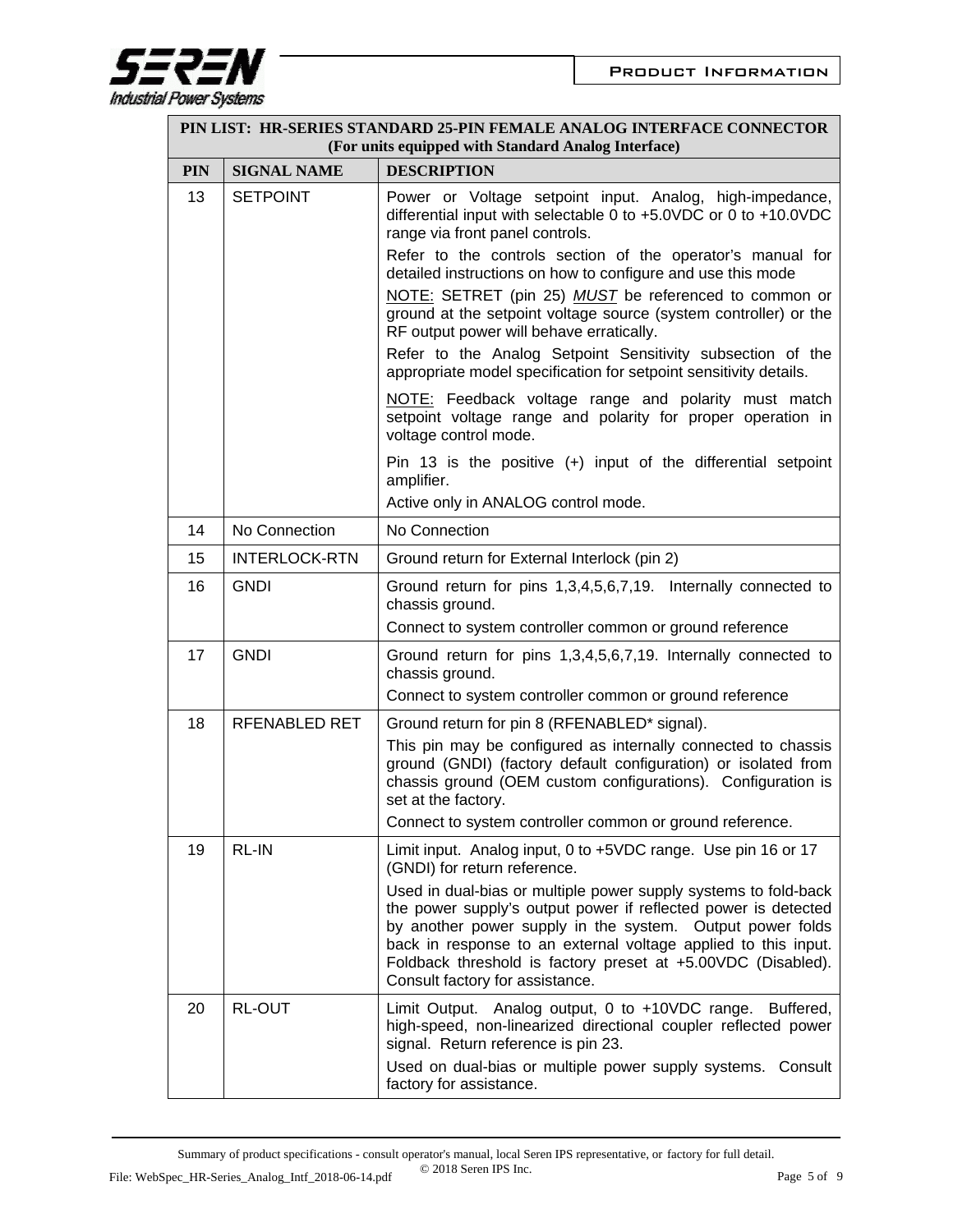

| PIN LIST: HR-SERIES STANDARD 25-PIN FEMALE ANALOG INTERFACE CONNECTOR<br>(For units equipped with Standard Analog Interface) |                    |                                                                                                                                                            |
|------------------------------------------------------------------------------------------------------------------------------|--------------------|------------------------------------------------------------------------------------------------------------------------------------------------------------|
| <b>PIN</b>                                                                                                                   | <b>SIGNAL NAME</b> | <b>DESCRIPTION</b>                                                                                                                                         |
| 21                                                                                                                           | No Connection      | No Connection                                                                                                                                              |
| 22                                                                                                                           | <b>FWDRET</b>      | Forward Power Monitor return. Analog output. For pin 10.                                                                                                   |
| 23                                                                                                                           | <b>REFRET</b>      | Return reference for Reflected Power Monitor and Limit output<br>signals. Analog output. For pins 11 and 20.                                               |
| 24                                                                                                                           | No Connection      | No Connection                                                                                                                                              |
| 25                                                                                                                           | <b>SETRET</b>      | Setpoint Return. Analog differential input (-). Note: This pin<br>must be connected to a ground reference or the unit's output<br>will behave erratically. |

## Analog Interface Connector Pin List – 9-Pin Female (*optional* DeviceNet or PROFIBUS Interface Installed)



ANALOG INTERFACE

| Pin Locations, 9-Pin Female Analog Interface Connector |
|--------------------------------------------------------|
|--------------------------------------------------------|

| PIN LIST: 9-PIN FEMALE ANALOG INTERFACE CONNECTOR<br>(For HR601/HR1001/HR2001/HR3001/HR4001/HR5001 units equipped<br>with <i>optional</i> DeviceNet or PROFIBUS Communications Interface) |                    |                                                                                                                                                           |
|-------------------------------------------------------------------------------------------------------------------------------------------------------------------------------------------|--------------------|-----------------------------------------------------------------------------------------------------------------------------------------------------------|
| <b>PIN</b>                                                                                                                                                                                | <b>SIGNAL NAME</b> | <b>DESCRIPTION</b>                                                                                                                                        |
| 1                                                                                                                                                                                         | <b>INTERLOCK</b>   | External Interlock. TTL – compatible input, active low, with an<br>internal pull-up resistor.                                                             |
|                                                                                                                                                                                           |                    | A dry switch (or relay) contact closure between pin 1 and pin 6<br>or a TTL "low" signal applied to pin 1 is required before RF<br>output can be enabled. |
|                                                                                                                                                                                           |                    | An open circuit or a TTL "high" signal applied to pin 1 while the<br>RF output is enabled, will cause the RF output to turn off.                          |
|                                                                                                                                                                                           |                    | An open circuit or a TTL "high" signal applied to pin 1 while the<br>RF output is off, will prevent the RF output from being enabled.                     |
|                                                                                                                                                                                           |                    | This signal is active in Panel, Analog, or Serial control modes                                                                                           |
| $\mathcal{P}$                                                                                                                                                                             | No Connection      | No Connection                                                                                                                                             |
| 3                                                                                                                                                                                         | No Connection      | No Connection                                                                                                                                             |

Summary of product specifications - consult operator's manual, local Seren IPS representative, or factory for full detail. © 2018 Seren IPS Inc. File: WebSpec\_HR-Series\_Analog\_Intf\_2018-06-14.pdf  $\degree$  2018 Seren IPS Inc. Page 6 of 9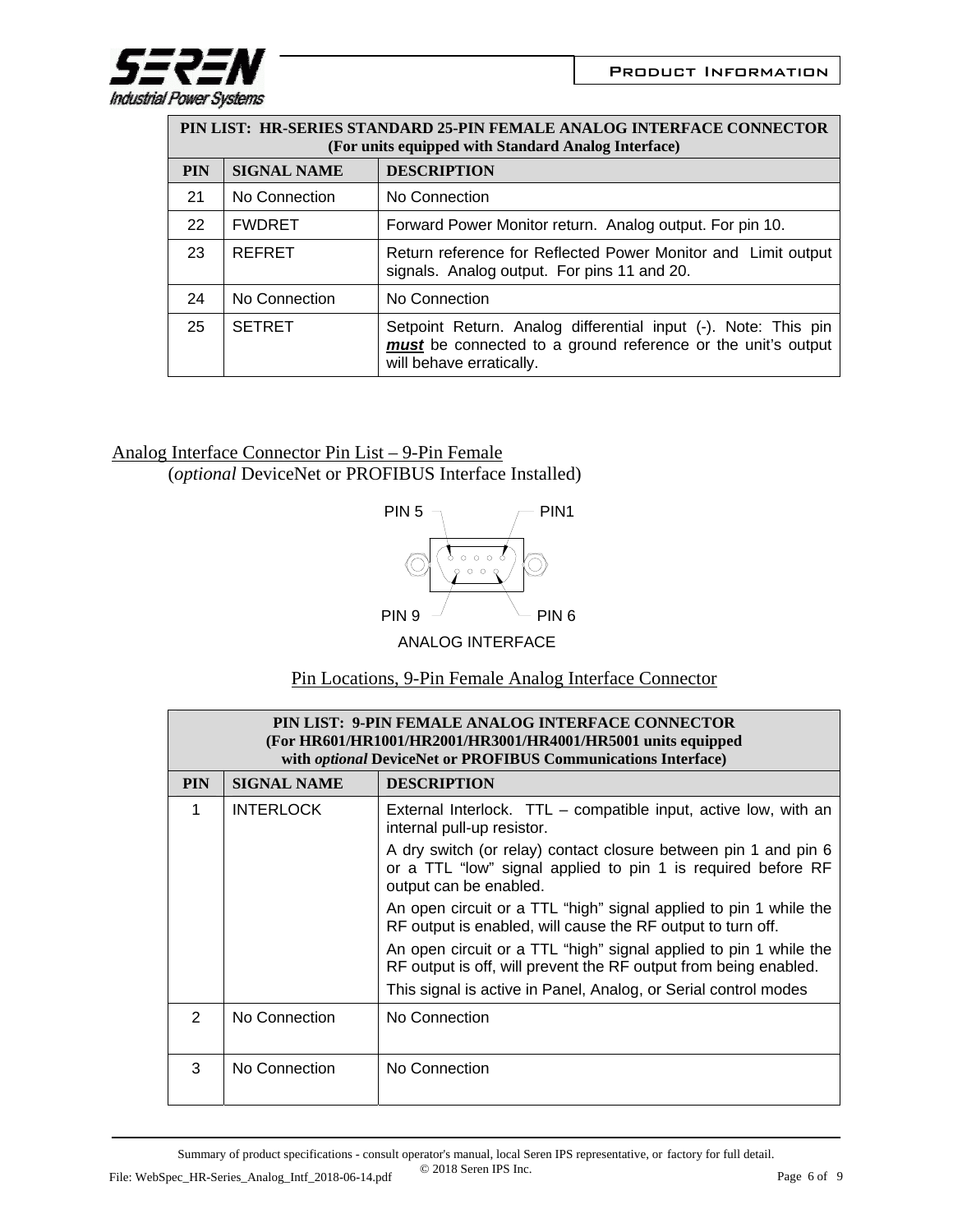

 $\Gamma$ 

| PIN LIST: 9-PIN FEMALE ANALOG INTERFACE CONNECTOR<br>(For HR601/HR1001/HR2001/HR3001/HR4001/HR5001 units equipped<br>with optional DeviceNet or PROFIBUS Communications Interface) |                    |                                                                                                                                                                                                                                                                                                                                                                                                                                                                                                                                                                                                                                                                                                                                                                                                                                                                                                                                                                                                                                                            |
|------------------------------------------------------------------------------------------------------------------------------------------------------------------------------------|--------------------|------------------------------------------------------------------------------------------------------------------------------------------------------------------------------------------------------------------------------------------------------------------------------------------------------------------------------------------------------------------------------------------------------------------------------------------------------------------------------------------------------------------------------------------------------------------------------------------------------------------------------------------------------------------------------------------------------------------------------------------------------------------------------------------------------------------------------------------------------------------------------------------------------------------------------------------------------------------------------------------------------------------------------------------------------------|
| <b>PIN</b>                                                                                                                                                                         | <b>SIGNAL NAME</b> | <b>DESCRIPTION</b>                                                                                                                                                                                                                                                                                                                                                                                                                                                                                                                                                                                                                                                                                                                                                                                                                                                                                                                                                                                                                                         |
| $\overline{4}$                                                                                                                                                                     | <b>FEEDBACK</b>    | External feedback voltage signal. Analog input, 0 to +10.0VDC.<br>Use pin 6 (GNDI) for return reference.<br>The RF Power Supply will automatically adjust its output power<br>to maintain the FEEDBACK signal's magnitude at the same<br>level as the SETPOINT signal magnitude. The PROBE voltage<br>can be displayed on the optional Display Panel or retrieved via<br>the communications interface (Serial, DeviceNet, PROFIBUS,<br>etc.). The PROBE attenuation factor can be configured from the<br>optional Display Panel or communications interface<br>The external feedback signal is derived from a voltage probe<br>(RF or DC) located elsewhere in the plasma or process system.<br>Refer to the controls section for detailed instructions on how to<br>configure and use this mode.<br>Note: The feedback voltage polarity must be Positive (+) for<br>proper operation of voltage control mode. The RF Power<br>Supply's external feedback circuitry is not designed to function<br>with Negative (-) polarity signals applied to this pin. |
| 5                                                                                                                                                                                  | <b>GND</b>         | Chassis ground                                                                                                                                                                                                                                                                                                                                                                                                                                                                                                                                                                                                                                                                                                                                                                                                                                                                                                                                                                                                                                             |
| 6                                                                                                                                                                                  | <b>GNDI</b>        | Isolated ground.                                                                                                                                                                                                                                                                                                                                                                                                                                                                                                                                                                                                                                                                                                                                                                                                                                                                                                                                                                                                                                           |
| $\overline{7}$                                                                                                                                                                     | No Connection      | No Connection                                                                                                                                                                                                                                                                                                                                                                                                                                                                                                                                                                                                                                                                                                                                                                                                                                                                                                                                                                                                                                              |
| 8                                                                                                                                                                                  | <b>RL-IN</b>       | Limit input. Analog input, 0 to +5VDC range. Use pin 6 (GNDI)<br>for return reference.<br>Used in dual-bias or multiple power supply systems to fold-back<br>the power supply's output power if reflected power is detected<br>by another power supply in the system. Output power folds<br>back in response to an external voltage applied to this input.<br>Foldback threshold is factory preset at +5.00VDC (Disabled).<br>Consult factory for assistance.                                                                                                                                                                                                                                                                                                                                                                                                                                                                                                                                                                                              |
| 9                                                                                                                                                                                  | <b>RL-OUT</b>      | Limit Output. Analog output, 0 to +10VDC range. Buffered,<br>high-speed, non-linearized directional coupler reflected power<br>signal. Return reference is pin 5 (GND - chassis ground).<br>Used on dual-bias or multiple power supply systems. Consult<br>factory for assistance.                                                                                                                                                                                                                                                                                                                                                                                                                                                                                                                                                                                                                                                                                                                                                                         |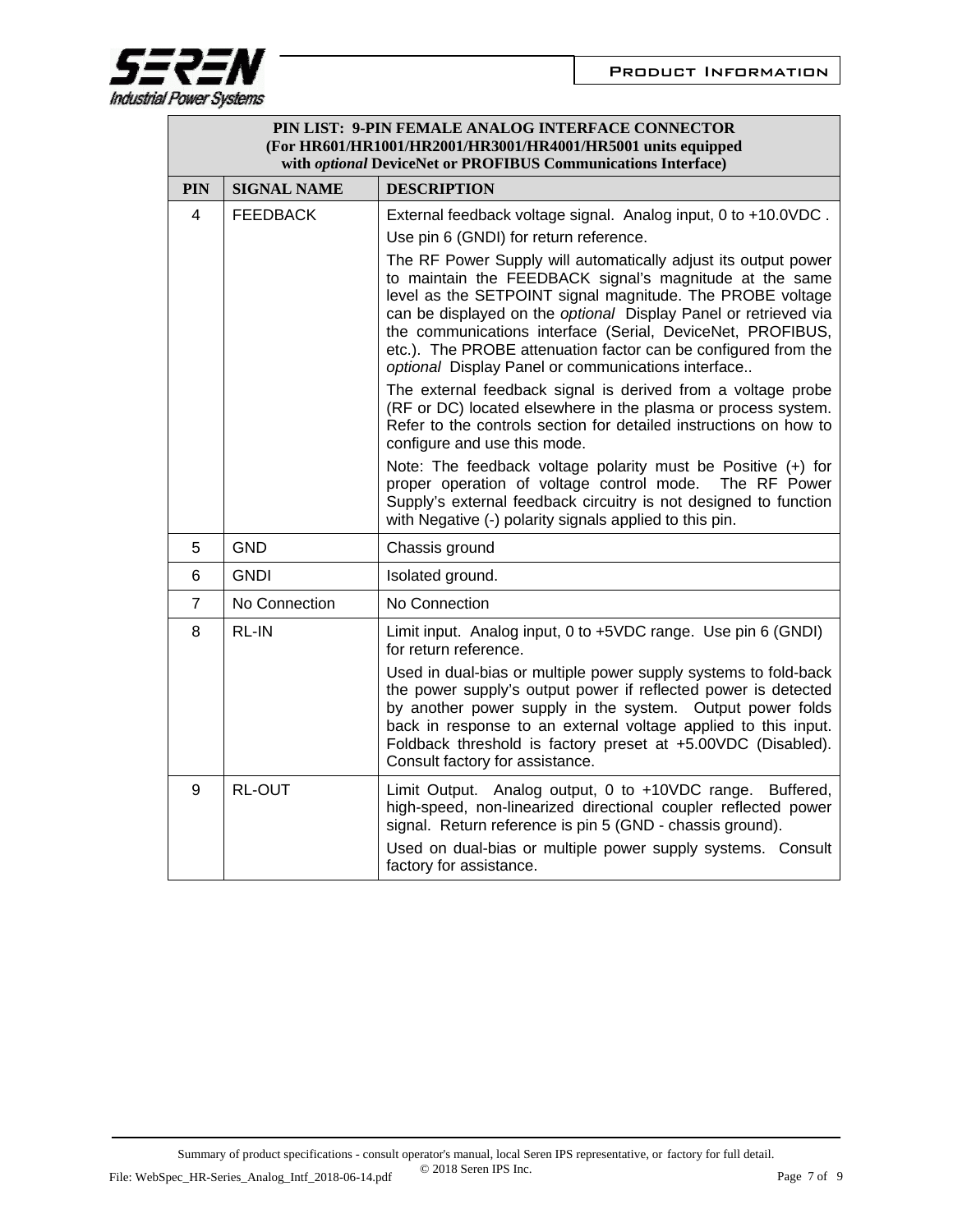

## Typical Analog Interface Connections (Analog Control)

There are many possible analog interface wiring schemes. Basic analog interface connections are diagrammed below. Refer to the Analog Interface Connector pin list in the Rear Panel Controls and Connections section of the operator's manual for signal details. Use shielded cable for all interconnections.



## Typical Analog Interface Connections (Standard 25-pin connector shown)

Summary of product specifications - consult operator's manual, local Seren IPS representative, or factory for full detail. © 2018 Seren IPS Inc. File: WebSpec\_HR-Series\_Analog\_Intf\_2018-06-14.pdf  $\bigcup_{2018}$  Seren IPS Inc.